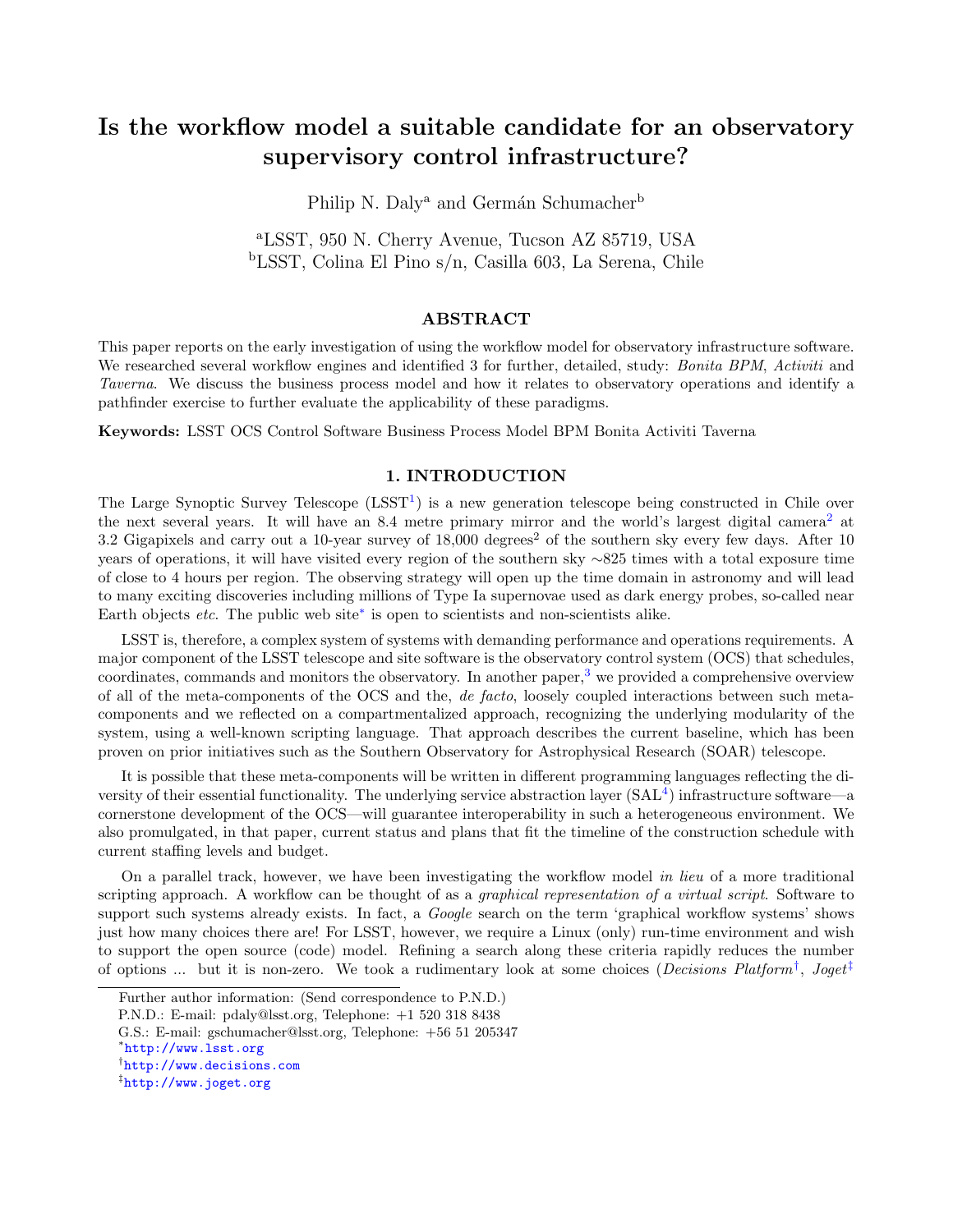and Kepler<sup>[§](#page-1-0)</sup>) and have identified 3 candidates for further, more detailed, study: *Bonita BPM*<sup>[¶](#page-1-1)</sup>, Activiti<sup>||</sup> and Taverna<sup>[∗∗](#page-1-3)</sup>. Note that this latter system already has some basic astronomical support for virtual observatory services<sup>[5](#page-6-4)</sup> and in data reduction<sup>[6](#page-6-5)</sup> but not on the controls side of data acquisition.

A suitable choice of workflow system may provide a more integrated approach: an important aspect of this integration is that during workflow *execution*, there is *automatic coordination* of operation of the seemingly individual components (elements and activities) that constitute the workflow. Also, workflows provide an easyto-use way of specifying tasks that have to be performed during a specific sequence of operations. This 'engine' providing the coordination of the workflows is an integral and essential component of their software functionality and maps onto functionality that we would have to provide in the current OCS development over several metacomponents. Taking, for example, the Bonita BPM software product we can map their 3 components onto functionality required by the OCS:

- Bonita UI Designer is a (web-browser) interface designer that allows us to satisfy many of the components on the Operator-Remote meta-component and provide consistent web-based interfaces over a range of devices  $(laptop, desktop, smart phone, tablet *etc*)$ ;
- **Bonita Portal** is the operator control center that also overlaps with components from the Operator-Remote meta-component and provides admin type oversight of the workflows;
- Bonita (Run-Time) Engine runs the workflows and so replaces the Sequencer meta-component. Taken together, Bonita Portal and Bonita (Run-Time) Engine are also known as the Bonita Platform.

Bonita BPM also provides the Bonita Studio: an integrated development environment (IDE) for their product which has many of the functionalities associated with, for example, IDLE or IntelliJ. Bonita BPM supports Java which is one of the programming languages supported by the SAL.

Even though we are now in the construction phase of the project, we still have a modest window of opportunity (3–6 months) to evaluate this approach to leverage the impressive, open-source workflow engines that are freely available. Part of this evaluation would be with respect to the schedule for OCS construction.

## 2. WHAT IS BUSINESS PROCESS MANAGEMENT?

In conventional control systems, some form of supervisory control and data acquisition (SCADA) paradigm—the generic term used for the conglomeration of hardware, software and procedures used to control and monitor typically industrial processes—is used to perform complex operational activities. New initiatives in this area emphasize open systems technology over proprietary systems and open-source over closed code.

However, for LSST the strictly hardware-oriented control systems are dealt with at the subsystem level with the OCS providing *supervisory control* of the sequences and procedures. Because of this higher-level abstraction of control, we can contemplate a workflow-based system which focuses on the whole, synchronized, data acquisition process rather than the intimate details of specific hardware control.

In such a context, business process management can be defined as:

'Business process management (BPM) is a systematic approach to making an organization's workflow more effective, more efficient and more capable of adapting to an ever-changing environment. A business process is an activity or set of activities that will accomplish a specific organizational goal.'<sup>[††](#page-1-4)</sup>.

<span id="page-1-0"></span><sup>§</sup> <http://www.kepler-project.org>

<span id="page-1-1"></span><sup>¶</sup> <http://www.bonitasoft.com>

<span id="page-1-2"></span> $\mathbb{I}$ <http://www.activiti.org>

<span id="page-1-3"></span><sup>∗∗</sup><http://taverna.org.uk> and <http://taverna.incubator.apache.org>

<span id="page-1-4"></span><sup>††</sup><http://searchcio.techtarget.com/definition/business-process-management>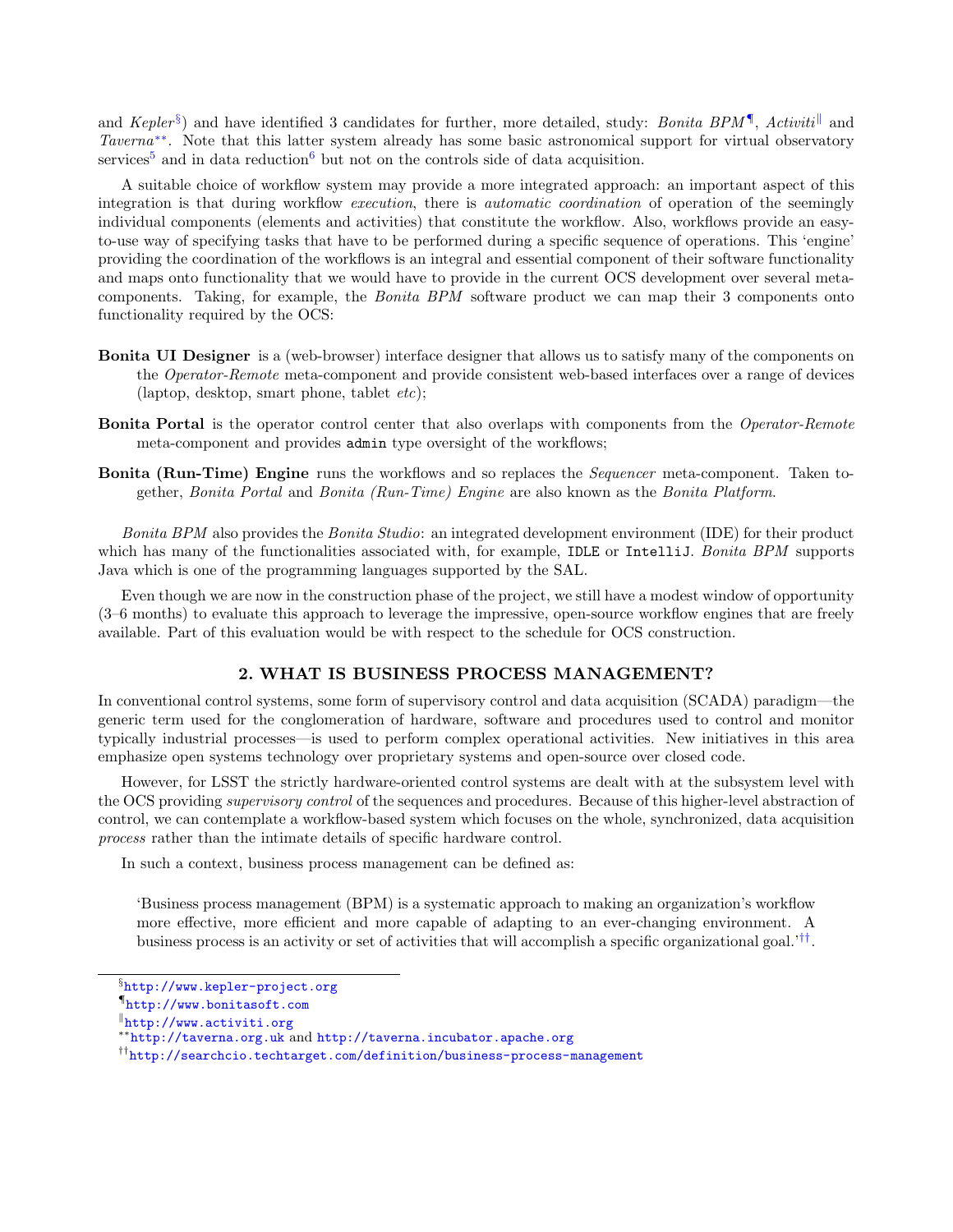

<span id="page-2-1"></span>Figure 1. Employee onboarding workflow example. In this workflow, we can clearly identify human-related tasks, automated tasks, error handling, sub-processes, delayed-action timers and multi-task synchronization points.

Business process management is supported by a notation language, BPMN2.0<sup>[‡‡](#page-2-0)</sup>, which is an Object Manage-ment Group (OMG) standard.<sup>[7](#page-6-6)</sup> Indeed, a BPM plugin for PrismTech's Enterprise Architect modeling tool (used by the project) is available for integration with the current model if desired but, note, that it does not provide run-time engine support. Also worth noting is that both *Bonita BPM* and *Activiti* support project export and import using XML so, in principle, we have a redundancy built in should one of these organizations cease to exist.

Figure [1](#page-2-1) shows a typical business-oriented example of a workflow: one for employee onboarding.<sup>[8](#page-6-7)</sup> Even in this diagram we can see various levels of interaction within the workflow ... some human, some automated, some signals and timers and some error handling. More important is what you do not see within the diagram: the workflow has been developed by an intimate collaboration between end-user (in this case, HR personnel) and the software engineer implementing the back-end of the workflow (model, variables, processes etc). A rudimentary approach might be encapsulated in the phrase 'if you can draw the process on a white-board, a workflow can be created for it'.

For the software engineer, BPMN provides the (non-exhaustive) functionality shown in table [1.](#page-3-0) The usual process for developing a new workflow is:

- Design application pages (web front-end) for 'look and feel' with end user;
- Define the data model;
- Create the process definition (workflow diagrams, variables, contracts, actors etc);
- Define the process forms;

<span id="page-2-0"></span><sup>‡‡</sup><http://www.bpmn.org>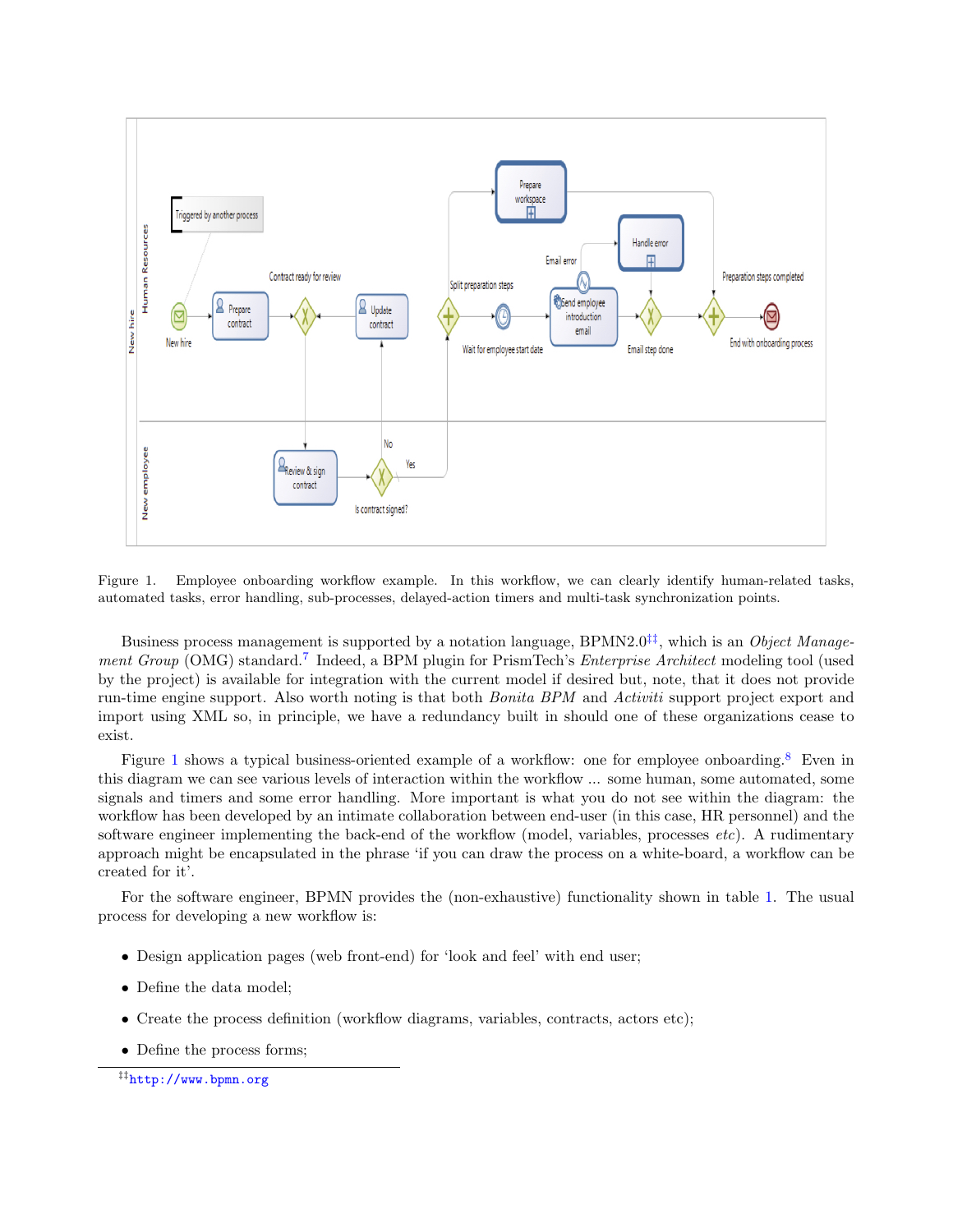<span id="page-3-0"></span>Table 1. BPMN Functionality

| Tasks             | human, service (automated) or call activities (sub-processes)          |  |  |  |  |
|-------------------|------------------------------------------------------------------------|--|--|--|--|
| Events            | start, end, messages, timers, error (handlers) and signals             |  |  |  |  |
| Gateways          | parallel (AND), exclusive (XOR), inclusive                             |  |  |  |  |
| Sequence Flow     | conditional flows, default flows                                       |  |  |  |  |
| Special Behaviors | looping, nesting, transaction, compensation and correlation            |  |  |  |  |
| Readability       | swim lanes, annotation links                                           |  |  |  |  |
| Communications    | a variety of communications mechanism are supported                    |  |  |  |  |
| Simulation        | simulation using dummy data is built into the workflow engine paradigm |  |  |  |  |

- Use simulated data to debug and test the workflow;
- Deploy the workflow on a suitable platform.

Although workflows can be started from specific event timers (cf. cron), it is important to understand that workflows are, inherently, asynchronous by design. They may be started at any time from any legitimate and authorized source. Multiple workflows can be active concurrently. This is, clearly, an attractive idea for LSST in which the main and auxiliary telescopes may be operating independently but—with singular access to shared resources (e.g., the camera, the telescope) also required—a suitable exclusive access mechanism would have to be provided for some use-cases.

Further, it can be argued that the workflow system is best leveraged throughout the observatory and not just in specific applications. Consider the OCS *Maintenance* component: a workflow would be ideal for querying a database periodically to discover the cycle-count on a specific part and automatically create, and schedule, the purchase requisition when 80% of the MTBF has elapsed: a quintessentially Kanban approach.

#### 3. ADVANTAGES

In figure [2,](#page-4-0) we show a sequence diagram, from the current LSST model, of a standard visit with a filter change. This sequence diagram shows both commands and events associated with the minutiae of control for performing a single use-case. The important aspect of this diagram is that it is *static* (*i.e.*, not executable) but used to verify the model and provide documentation on what the software engineer needs to enable.

Figure [3,](#page-5-0) shows a workflow of a similar operational sequence. Here, the swim lanes map to principal subsystems of LSST but the transition between such lanes is entirely transparent. The workflow engine provides the synchronization between different subsystems  $e.g.,$  at 'Gateway1' which waits for both the data management control system (DMCS) and camera control system (CCS) to return. Details of the events produced during this sequence are *encapsulated* and not shown within the activity boxes ('Set Rotator to 0 Degrees', 'Change Filter', 'Move Telescope To Target' etc). This produces a clarity regarding the scientific or engineering objective of the workflow. Dummy data can be provided to the workflow for simulation and to debug the data model without impacting any ongoing operations.

Moreover, note that the workflow diagram contains two use-cases simultaneously—a filter change and no filter change—and is executable in the (real-time) Bonita BPM Engine. For the astronomer, the web interface shown in figure [4](#page-6-8) provides all the relevant inputs and the workflow would be initiated by clicking on the Submit button.

### 4. WEAKNESSES

Certainly, using a workflow system—prima facie—has potential but there are concerns regarding the, naturally simplified, examples and real world use-cases (which may require special activities) and how that impacts the end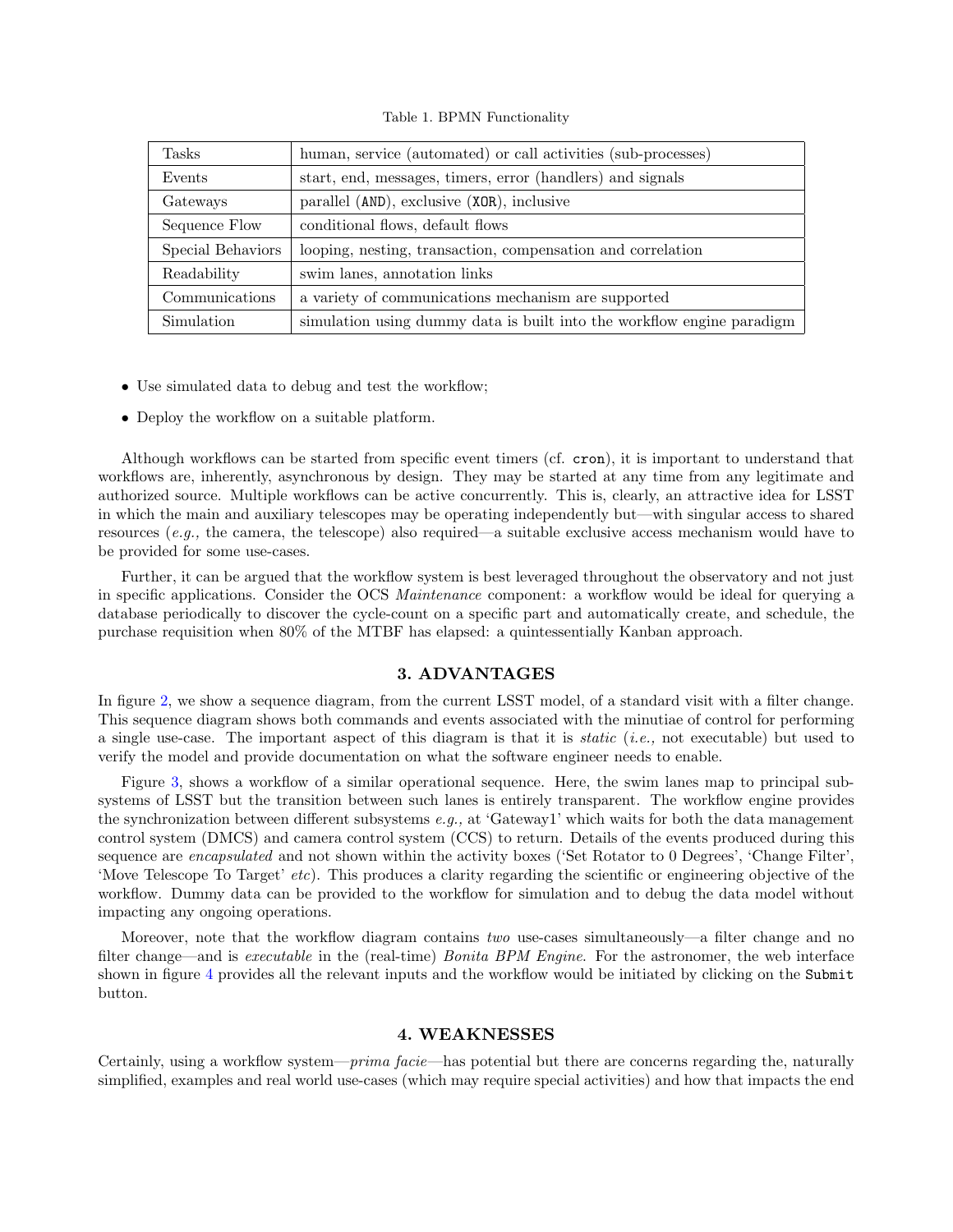

<span id="page-4-0"></span>Figure 2. Enterprise Architect sequence diagram for a standard visit with a filter change. In this diagram we see command and event flows across the subsystems. The data flows that map onto the figure [3](#page-5-0) workflow diagram are 'next visit info' and 'image nimg exptime shut\_cond guid\_cond wfs\_cond'.

result. We note that the BPMN standard covers ∼500 pages and 98 elements suggesting a lot more complexity has been found in practice. If a large number of these elements are required to perform modest tasks in observatory operations, the learning curve for new staff might be considerable.

There is a more specific concern when it comes to the requirement on the OCS layer not to add overhead to the observing paradigm. This implies that we might have to look at using persistent objects to represent the camera, telescope *etc* and ways to communicate with these objects would have to be developed.

A further concern is that we may be on the bleeding-edge of new technology for astronomical use. Certainly, the authors know of no other telescope that is considering this approach for controls.

# 5. PATHFINDER EXERCISE

The next steps for our evaluation are:

- 1. Connect the workflow system to the SAL layer (probably using a custom connector) and to evaluate the handling of commands, telemetry and events in and out of a workflow;
- 2. Evaluate the overhead with persistent and dynamic objects;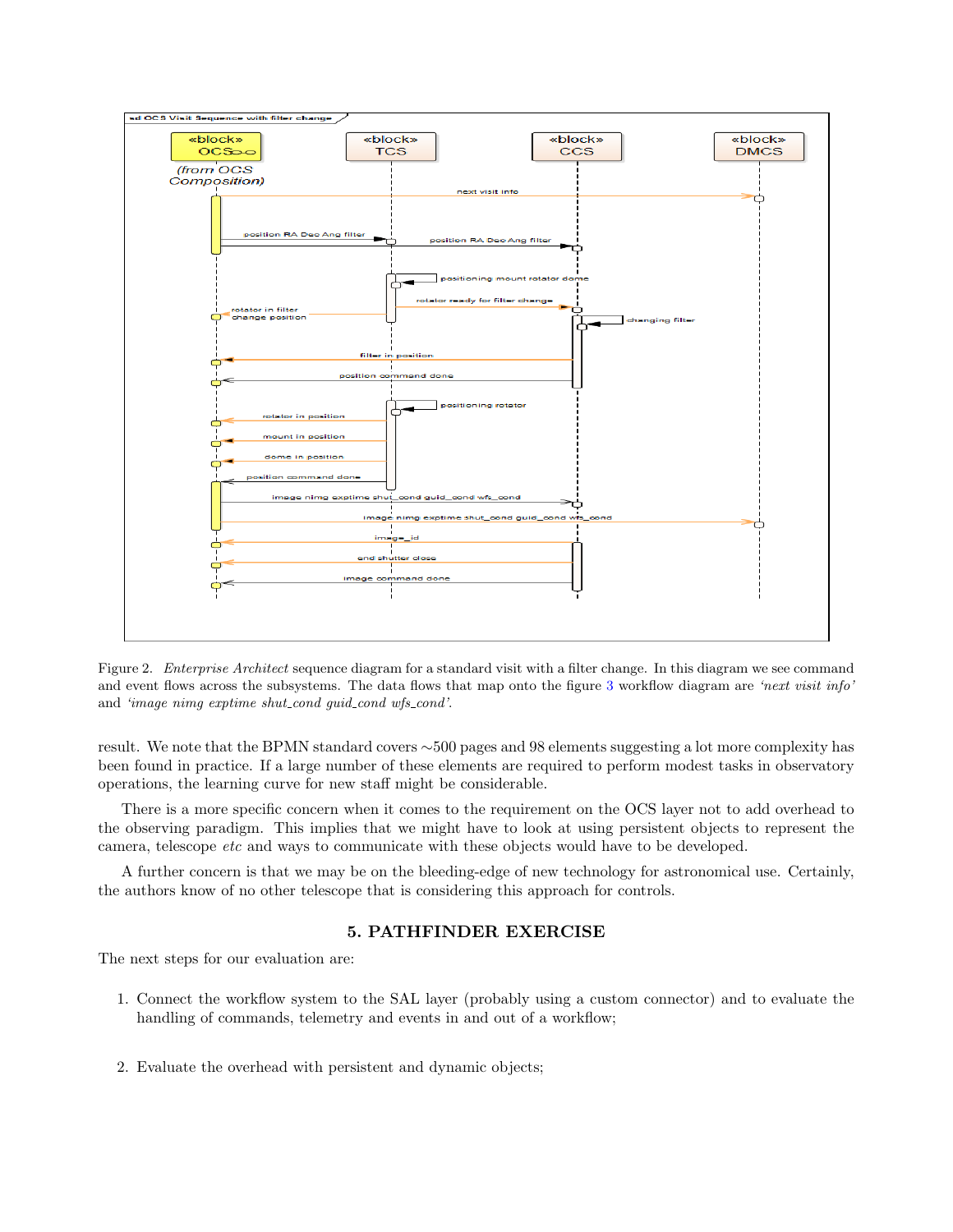

<span id="page-5-0"></span>Figure 3. Workflow diagram for a standard visit with and without a filter change in Bonita Studio. In this diagram, the essence of the workflow is captured with detailed commands, telemetry and events being subsumed by the activities allowing greater clarity regarding the use of the workflow.

- 3. Model a typical workflow connected with the observing strategy;
- 4. Export a use-case model out of one system (using XML) and import it into another to evaluate transferability between different products without loss of work;
- 5. Evaluate non-BPMN engines such as Taverna which is an Apache Incubator product.
- 6. Evaluate the construction timeline implications of adopting this approach.

## 6. CONCLUSION

Given an a priori observing strategy for running the survey, part of what we would want to achieve is to automate implementing that as much as possible, whilst documenting it properly, and this paradigm would seem capable of doing it (whereas a scripting solution would struggle with the documentation). So, if the above pathfinder exercise is successful, the workflow system would be a serious candidate for an observatory supervisory control infrastructure.

## ACKNOWLEDGMENTS

This material is based upon work supported in part by the National Science Foundation through Cooperative Agreement 1258333 managed by the Association of Universities for Research in Astronomy (AURA), and the